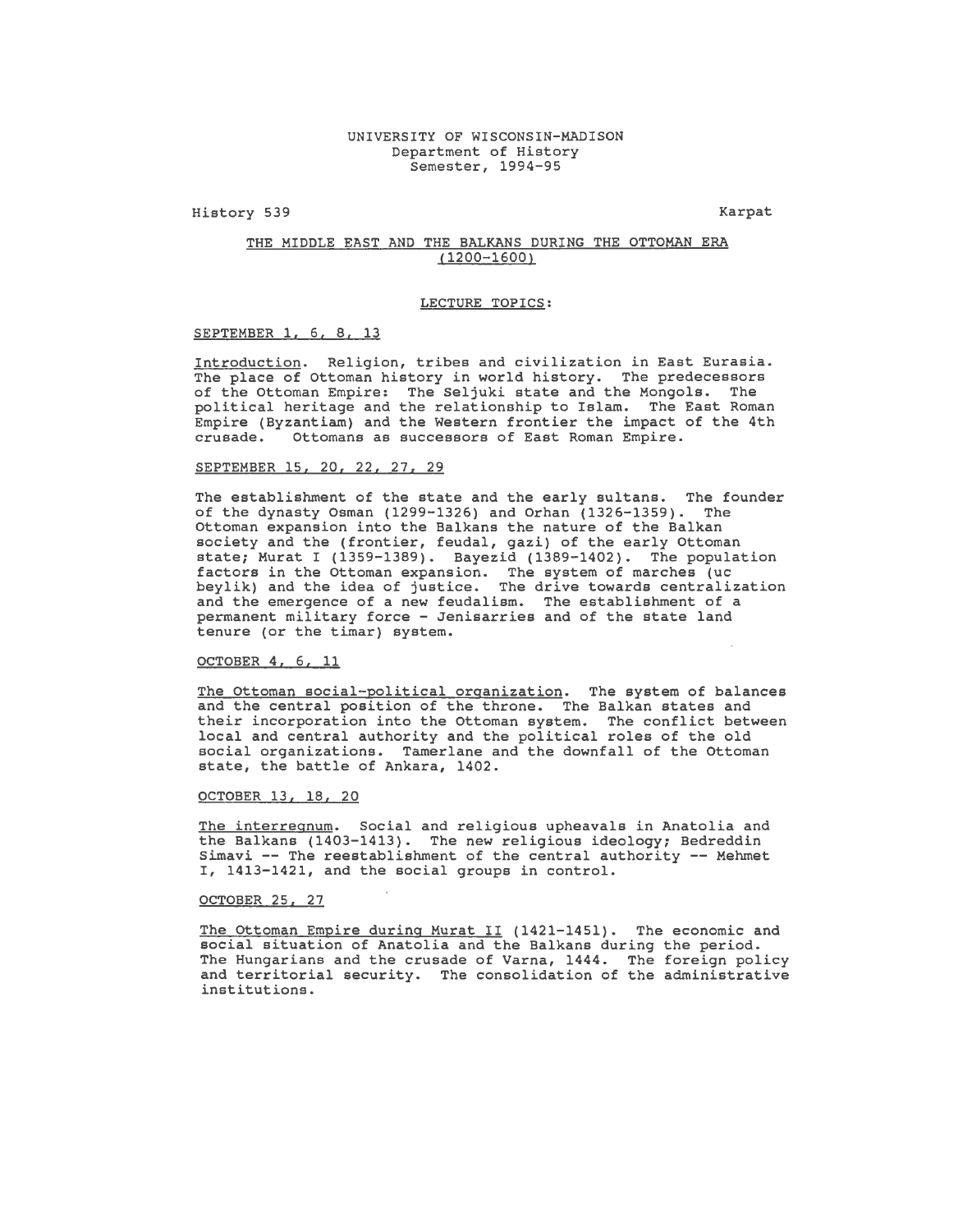History 539 - Sem. I Karpat -- 1994/95 Page 2

# NOVEMBER 1, 3, 8

The consolidation of the state. The emergence of a constitutional order. Sultan Mehmet II (1451-1481) and the conquest of the Constantinople. Expansion into the Northeast Anatolia, the incorporation of the Turkman State, and Crimea. War and peace groups in the court: Chandarli and Zaganos. The social-religious factors, Orthodox and Catholic rivalry. Trade in the Adriatic and Mediterranean and relations with Venice.

The socio-political order and its institutional foundations. The millets (religious communities) as the basis of the system. The new juridical, social and economic systems. The timar system and its functioning. The reorganization of the wakfs, the taxation policy and the military organization. The Ottoman constitutional order and its institutional foundations. The military and administrative elites (Janissaries).

# NOVEMBER 10, 15, 17

The reign of Bayezid II (1481-1512). The expansion into the<br>Middle East. Djem sultan and the growth of Ulema's power. The Middle East. Djem sultan and the growth of Ulema's power. economic causes of the wars with Venice. The sunni-shiite (Safavid) conflict and the social causes of the wars with the Persians. Selim I (1512-1520): the destruction of the Memeluks and the occupation of Syria and Egypt. The Caliphate and Sultanate. The Islamization of the state institution. shariat court system and judges.

## NOVEMBER 22 -- Midterm exam

## NOVEMBER -- Midterm exam

Suleyman the Magnificent (Kanuni) and Charles (1520-1566). The peak of Ottoman power. The Empire's internal situation. Relations with Europe (England and France) and the conflict with the Habsburgs. The rise of Protestantism in Europe. Expansion into North Africa. The beginning of disintegration in the land system.

#### DECEMBER 1, 6, 8

The bureaucratic order, the religious orders, the wakfs, the guilds, the cities (imaret policy), trade, etc., in the 15th and 16th centuries. The Ottoman City.

## DECEMBER 13, 15

The reign of Selim II (1566-1574). The Northern policy of the **Outoman's.** The emergence of Russia and conflict for the Astrahan. The Jelail revolts; the beginning of a new developmental phase. The rise of the bureaucracy as the center of power. The shift of agricultural surplus to consumption. Town and village agricultural surprus to consumption: Town and virings religious establishment. The wars with Iran. The reconquest of Iraq and the general situation of the Middle East. The pilgrimage road to Mecca and its economic and political significance.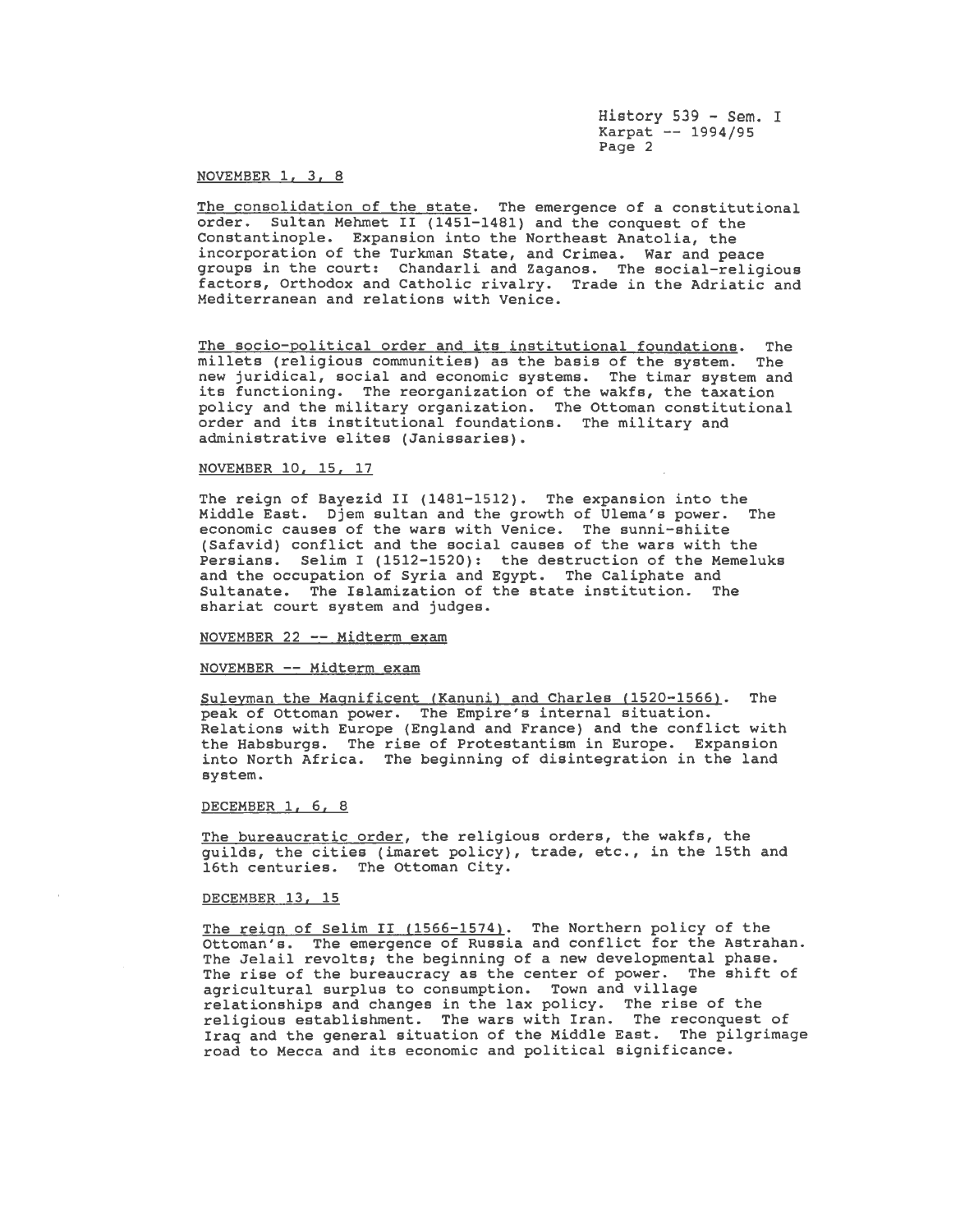## UNIVERSITY OF WISCONSIN Department of History Semester I, 1994/95

HISTORY 539

Kemal Karpat

THE MIDDLE EAST AND THE BALKANS DURING THE OTTOMAN ERA (1200-1600

Adivar, A.A., La Science chez lea Turcs Ottomans, Paris 1939.

Alderson, A., The Structure of the Ottoman Dynasty, London 1956.

Allen, w. E. D., Problems of Turkish Power in the Sixteenth Century, London 1963.

Angelov, D., "Certain Aspects de la conquete des peuples balkaniques par los Turcs," Byzantinoslavica XVII, 1956, pp. 220-76.

Anderson, R.C., Naval Wars in the Levant, Liverpool 1952.

Arnakis, G.G., "Future traditions in the Ottoman Empire," J. of Near Eastern Studies XII, 1953, pp. 232-47.

Atiya, A.S. The Crusade of Nicolopis, London, 1934.

Ayalon, D., Gunpowder and Firearms in the Mamluk Kingdom, London, 1965.

Babinger, Franz, Mahomet II Le Conguerant et son temps, Paris 1954 (see also German edition and other works by the same author).

Barkan, O.L., "Los deportations comme methods de peuplement--dans L'Empire Ottoman," Revue de la Faculte des Sciences El. (Istanbul), 1945-50 (see other works by Barkan on economic and demographic history).

- Barkan, O.L., "Quelques observations sur L'organization economique et sociale des villes Ottomans," La Villa, Brussels 1955.
- Belin, F.A., "Etude sur la propriete fonciere en pays musulmans et specialment an Turquie," Journal Asiatigue, 1862, 1964.

"Essay sur l'histoire economique en Turquie," Journal Asiatigue, 1885.

"Du regime des fiefs militaires," Journal Asiatigue, 1870.

Birge, J.K., The Bektashi Order of Dervishes, Hartford 1937

- Boppe, A., "La France et ale militaire turc au XVIII siecle, Feuilles d'Histoire 1912).
- Brice, W.C., "The Turkish colonization of Anatolia," Bulletin of the John Rylands Library, Manchester (38), 1955.

Brockelman, c., History of the Islamic Peoples, New York 1960.

- Bulgaru-Dresea, M., Nicolae Jorgs, A Romanian Historian of the Ottoman Empire, Bucharest, 1973 (a good survey of the literature).
- Cahon, Claude, Pre-Ottoman Turkey, London 1968.
- Cahon, C., "Le regime de la terre et l'occupation turque en Anatolia," Cah. d'hist. mondialo, Vol. II (3), Paris 1955.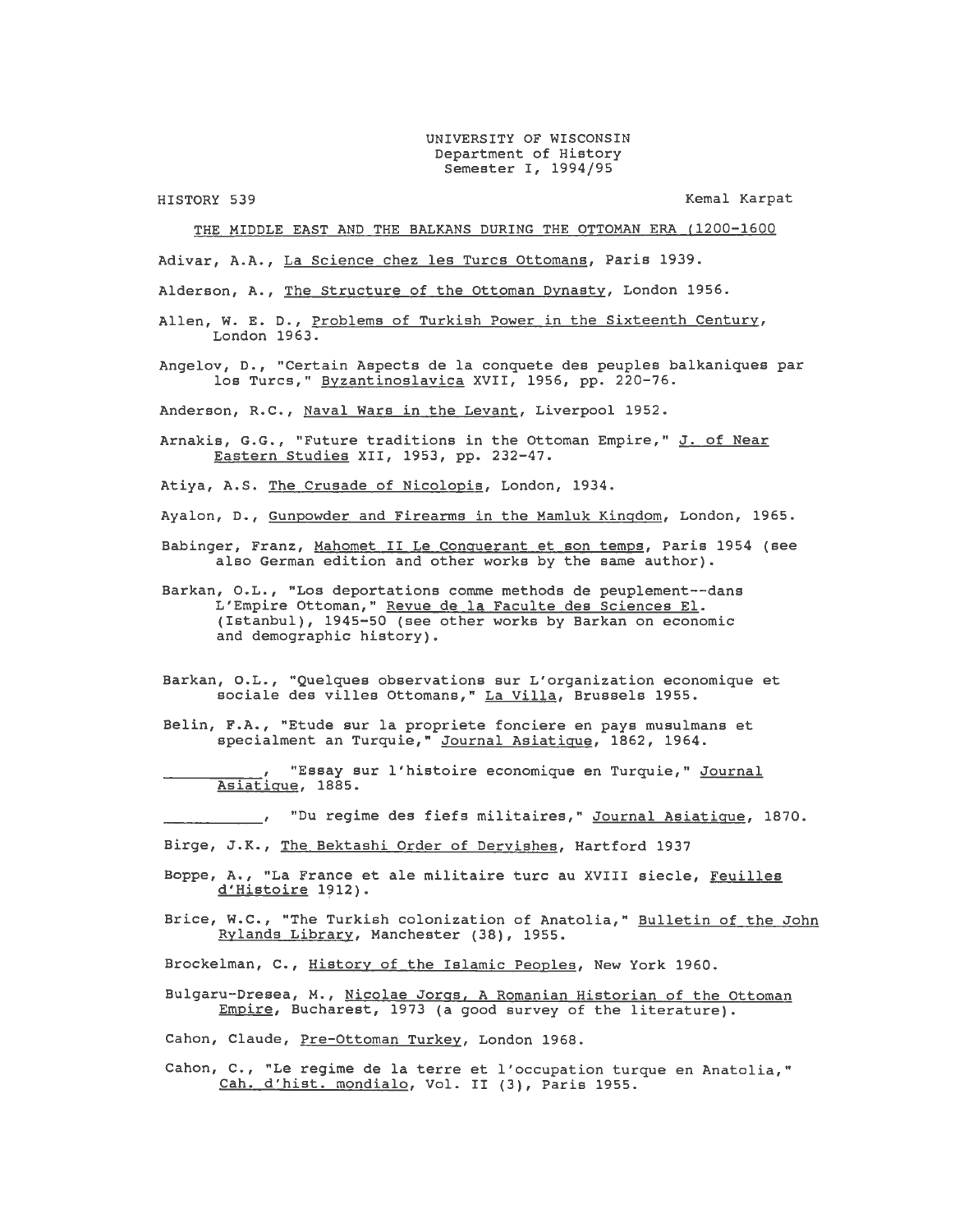HISTORY 539 Page 2

Cahan, C., "La campagne de Mantzikart d'apres lea sources Musulmanes," Byzantion 9, 1994. (For Cahen's works on Ottoman social and economic institutions see instructor).

, "Le Maliknameh et l'histoire des origines seljoucides," Orions, 1949.

- Cahun, L., Introduction a l'histoire de l'Asia, Turcs et Mongols, des origines a 1405. Paris, 1896.
- Charonis,  $F.$ , "On the social structure of. . . the Byzantine Empire ..." Byzantinoslavica XXII, 1961, pp. 94-153 (for other bibliography on the subject see instructor).
- Creasy, Edward S., History of the Ottoman Turks, Beirut 1961.
- Djevad Boy, Ahmed, Etat militaire ottoman (Janissaries), Paris 1882.
- Fisher, Sir G., Barbary Legend . . . North Africa, 1415-1830, Oxford 1957.
- Frye, R.N., Islam and the West, The Hague 1957.
- Galati, Fisher, Ottoman Imperialism and German Protestantism, Cambridge, Mass. 1959.
- Gibb, H.A.R. and Bowen, H., Islamic Society and the West (2 vola.), London, 1950, 1957.
- Gibbons, H.A., The Foundation of the Ottoman Empire, History of the Osmanlis 1300-1403, Oxford 1916. Reprint 1968. Osmanlis 1300-1403, Oxford 1916.
- Grousset, R., L'empire des stappes, Atilla Gengis Han. Tamerlane, Paris 1939.
- Halecki, 0., The Crusade of Varne, New York 1934.
- Hammer, J. Von, Geschichte des Osmanischen Reiches (Post 1827-1835). The major source in Western languages based on Ottoman chronicles). See also the French edition.
- Hasluck, F.W., Christianity and Islam under the Sultans, vols., Oxford 1929. (Contains good bibliography of European books on Ottoman Empire).
- Hoyd, Uriel, Documents on Ottoman Administration in Palestine, 1552-1615, Jerusalem 1966.
- Hoyd, w., Histoire du Commerce du Levant au Moyen Age, 2 vola., Leipzig 1885, 1936.
- Inalcik, H., "Timariotes chretiens en Albania," Mitt. des Ostarr., Staatsarchiv (4), 1951.

, "Ottoman methods of conquest," Studia Islamica II, 1954.

, "Land Problems in Turkish History," Muslim World XIV (1955).<br>(For other works by Inalcik see the instructor).

Jelavich, Ch. (ed.), The Balkans in Transition, Berkeley, 1963. (Contains several so and so articles on Ottomans).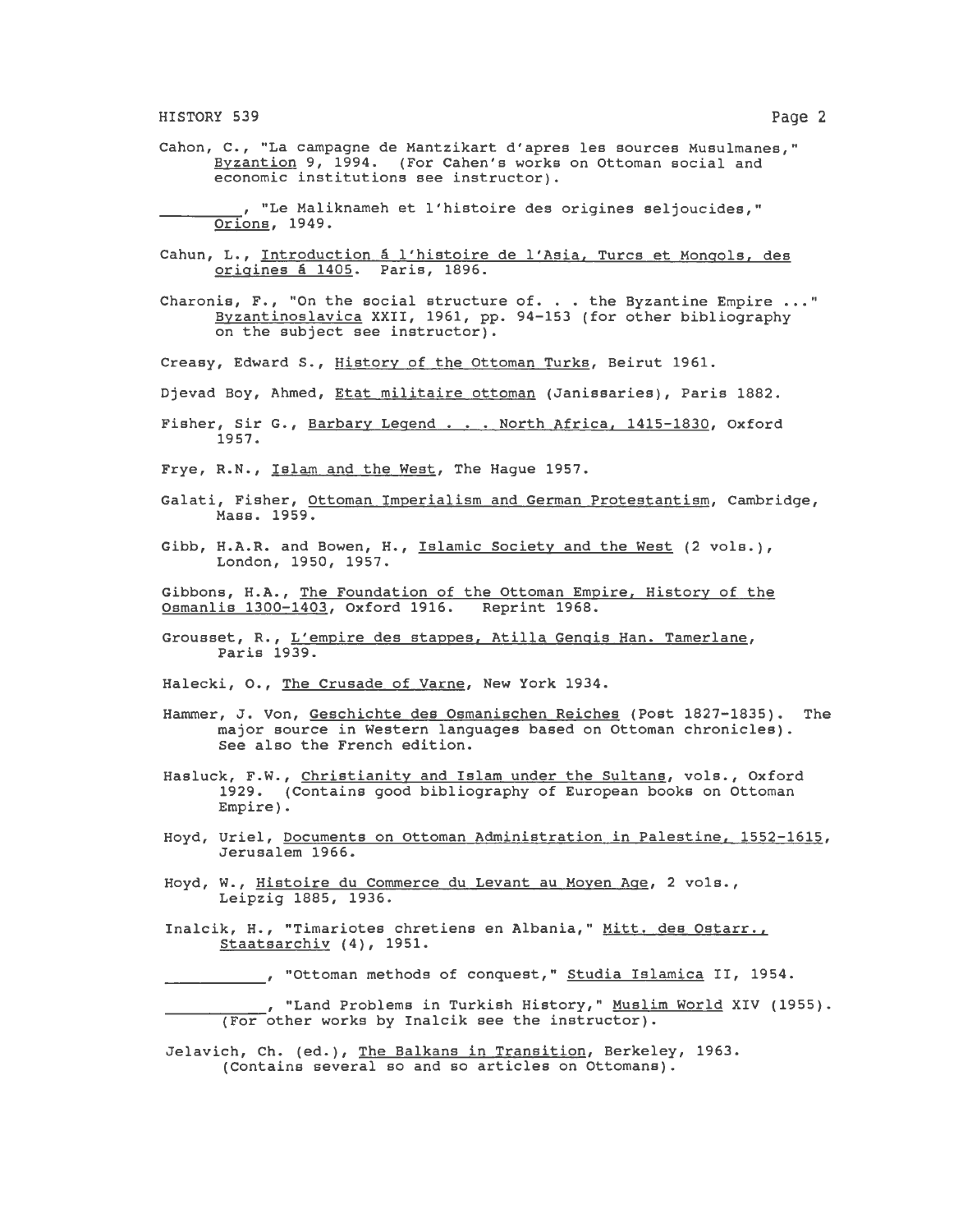HISTORY 539 Page 3

Jiricek, K., Geschichte des Serben, 2 vols., Gotha 1911-18.

Joaquiére, A-da-la, Eiatoire de l'Empire Ottoman, 2 vols., Paris, 1914.

Karpat, K., Social Change and Politics in Turkey, Laiden 1973.

The Ottoman State and its Place in World History, Laiden,

- Koprülü(zade) Mehmet Fust, Les Origins de l'Empire Ottoman, Paris 1935. (A main source on origins).
	- , "Le feudalisme turc-musulman en moyan age," Belleten V,<br>Ankara 1941, pp. 335-50.
- Kritovoulos, History of Mehmet the Conqueror. Princeton 1954. (A Byzantine historian's account of Sultan Mohmet II, 1451-1481).
- Lamb, H., Sulayman the Magnificent, London 1952. (A general novel-like book).
- Lana, Poole St., <u>The Story of Turkey</u>, New York 1891. (A good, though general book).
- Langer, W.L. and Blake, R.D., "The Rise of the Ottoman Turks and its Historical Background," American Historical Review XXXVII (1931), pp. 468-505. (At attempt at interpretation based on geographical factors).
- Lapidus, Ira, Muslim Cities in the Later Middle Ages. Cambridge, Mass. 1967.
- Lemarle, Paul, L'emirat d'Ayden, Byzance et L'Occident, Paris 1957.
- Lewis, B. and Holt, P.M., Historians of the Middle East, Oxford 1962. (An excellent survey of sources of Middle East history).
- Lewis, B., Istanbul and the Civilization of the Ottomans, Oklahoma 1964. (An excellent historical survey of this city).
	- , The Emergence of Modern Turkey, London 1961.

Kapman, A., The Netherlands and the Ottoman Empire, Leiden 1963.

- Knolles, Richard, Generale histoire of the Turkes, London, 1603. See the same, entitled Turkish History with continuation by Paul Rycaut, 3 vola., London 1687-1700.
- Lybyer, A.H., The Government of the Ottoman Empire in the Time of Suleiman The Magnificent, Cambridge 1913.

Mantran, R., Istanbul . . . au XVII siecle, Paris 1962.

Merriman, Roger, Suleinan the Magnificent, 1944.

Mutufieva, V. P., Dimitrov, s., Sur l'etat du Systemo des Timars, Sofia 1968.

Norman, Daniel, Islam, Europe and Empire, Edinburgh 1966.

Ohsson, M., Tableau general de l'Empire Ottoman, 7 vols., Paris 1788.